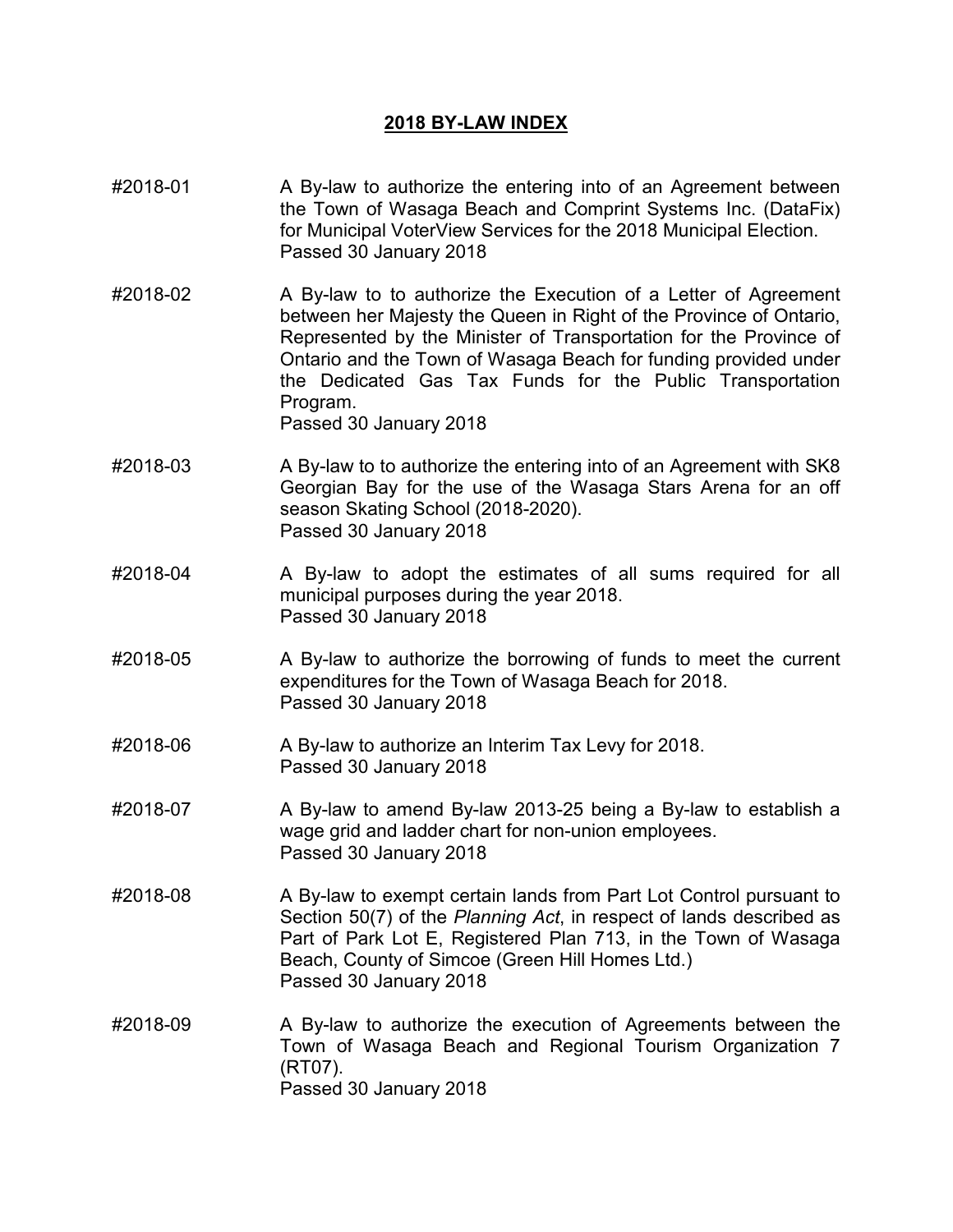- #2018-10 A By-law to amend Town of Wasaga Beach Comprehensive Zoning By-law 2003-60 as amended. Passed 30 January 2018
- #2018-11 A By-law to adopt a policy regarding the Appointment of an Alternate Member to the County of Simcoe Council. Passed 30 January 2018
- #2018-12 A By-law to appoint an alternate member to the Corporation of the County of Simcoe Council. Passed 30 January 2018
- #2018-13 A By-law to amend By-law 2016-101 being the By-law to govern the proceedings of meetings of Town Council and its appointed **Committees** Passed 29 May 2018 (referred at Jan. 30/18 Council)
- #2018-14 A By-law to Appoint an Integrity Commissioner for the Town of Wasaga Beach. Passed 30 January 2018
- #2018-15 A By-law to establish fees and charges to be collected by the Corporation of the Town of Wasaga Beach. Passed 30 January 2018
- #2018-16 A By-law to confirm the proceedings of the Council of the Corporation of the Town of Wasaga Beach at its Regular meeting held Tuesday, January 30, 2018. Passed 30 January 2018
- #2018-17 A By-law to assume Stonebridge Boulevard from Main Street to River Road East. Passed 20 February 2018
- #2018-18 A By-law to authorize the entering into of an Agreement between the Town of Wasaga Beach and Her Majesty the Queen in right of the Province of Ontario as represented by the Minister of Transportation - Ontario Municipal Commuter Cycling Program. Passed 20 February 2018
- #2018-19 A By-law to submit a question to the electors of the Town of Wasaga Beach on the 2018 Municipal Election Ballot. Passed 20 February 2018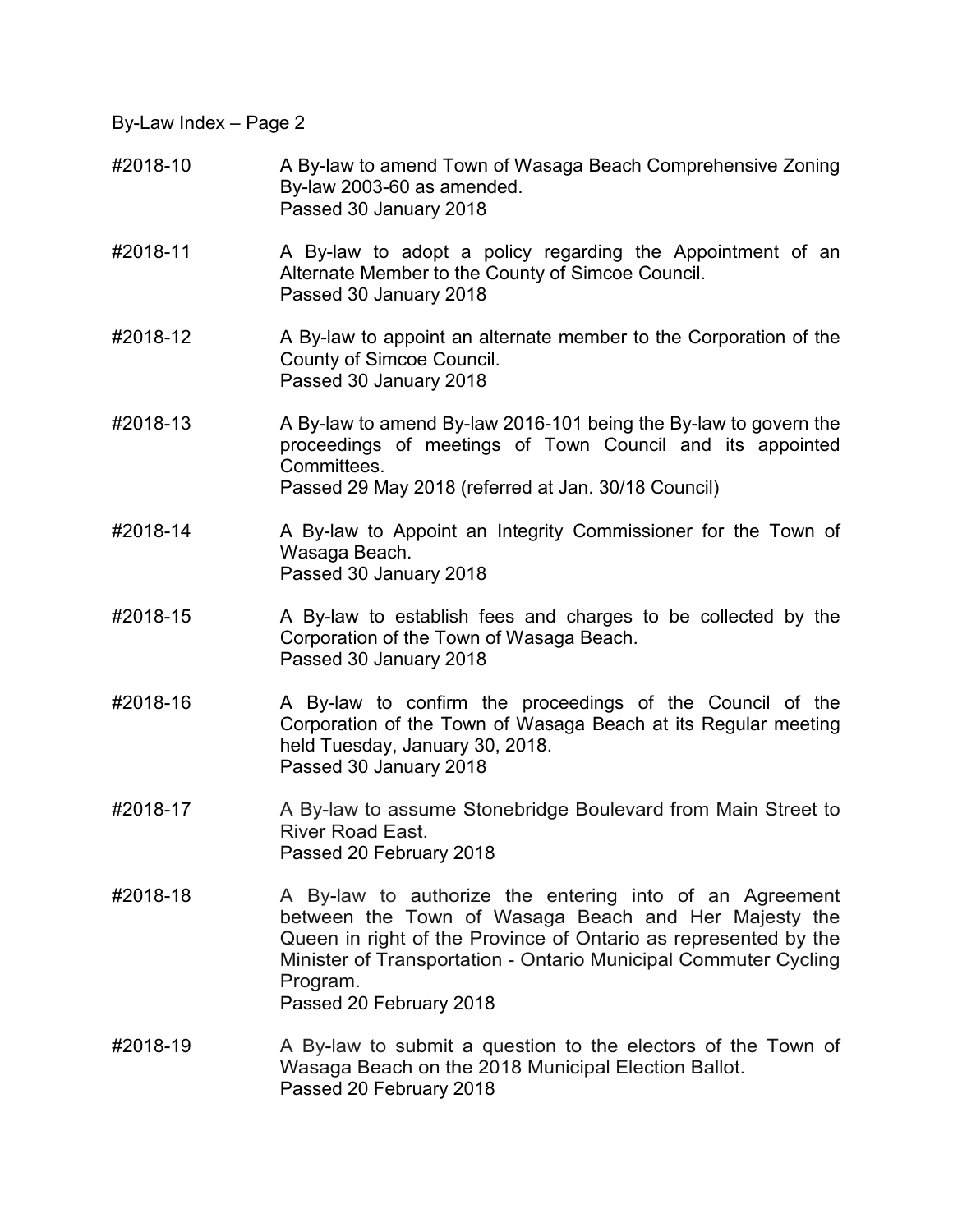- #2018-20 A By-law to adopt the Integrated Accessibility Standards Policy and to repeal by-laws 2009-115 and 2012-86. Passed 20 February 2018
- #2018-21 A By-law to adopt the Terms of Reference for the Accessibility Advisory Committee and to repeal by-law 2010-68. Passed 20 February 2018
- #2018-22 A By-law to amend By-law 2017-22 being the Terms of Reference for the Beachfront Management Board. Passed 20 February 2018
- #2018-23 A By-law to confirm the proceedings of the Council of the Corporation of the Town of Wasaga Beach at its Regular meeting held Tuesday, February 20, 2018. Passed 20 February 2018
- #2018-24 A By-law to adopt the Legal Consultation Policy. Passed 27 March 2018
- #2018-25 A By-law to adopt the Terms of Reference for the Healthy Community Network and to repeal by-law 2011-28. Passed 27 March 2018
- #2018-26 A By-law to amend Town of Wasaga Beach Comprehensive Zoning By-law 2003-60, as amended. Passed 27 March 2018
- #2018-27 A By-law to assume the Stormwater Management Pond within the Wasaga Beach Village Subdivision development being Block 198 of Registered Plan 51M-914. Passed 27 March 2018
- #2018-28 A By-law to authorize the execution of an Agreement between the Corporation of the Town of Wasaga Beach and C.A. Sellers Cleaning Services Limited for Janitorial Services (Administration & Public Works Building). Passed 27 March 2018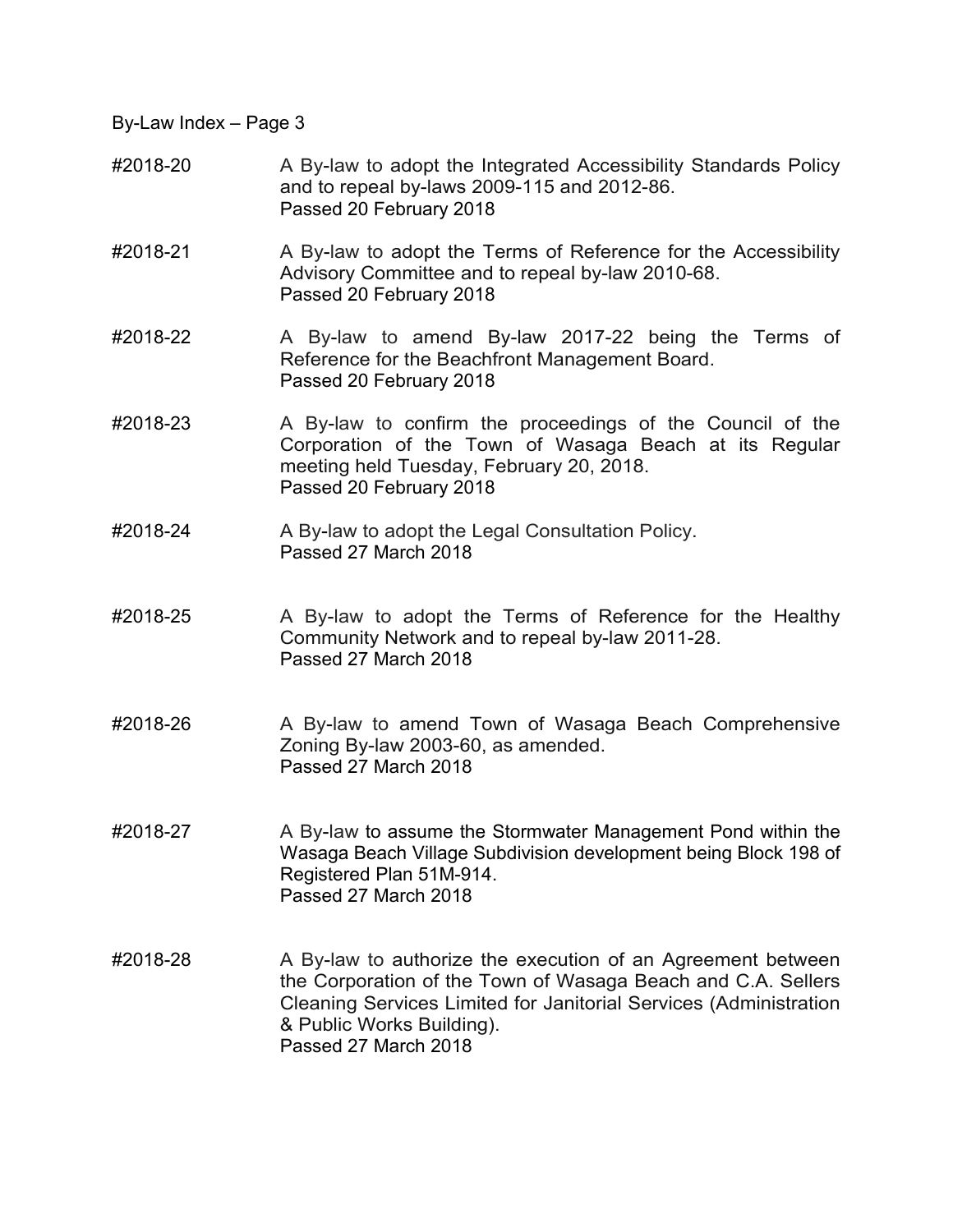- #2018-29 A By-law to exempt Blocks 126-129 and 131-133, Registered Plan 51M-1039 in the Town of Wasaga Beach, County of Simcoe from Part Lot Control (Zancor North Inc., Trillium Forest North Phase Two) at its Regular meeting held Tuesday, March 27, 2018. Passed 27 March 2018
- #2018-30 A By-law to appoint Jeff Regan as a Municipal Law Enforcement Officer and Property Standards Officer for the Town of Wasaga **Beach** Passed 27 March 2018
- #2018-31 A By-law to appoint Rob Gavarkovs as a Municipal Law Enforcement Officer and Property Standards Officer for the Town of Wasaga Beach. Passed 27 March 2018
- #2018-32 A By-law to appoint seasonal Municipal Law Enforcement Officers for the Town of Wasaga Beach. Passed 27 March 2018
- #2018-33 A By-law to appoint Kohl Connor as Municipal Law Enforcement Officer and Property Standards Officer for the Town of Wasaga Beach. Passed 27 March 2018
- #2018-34 A By-law to confirm the proceedings of the Council of the Corporation of the Town of Wasaga Beach at its Regular meeting held Tuesday, March 27, 2018. Passed 27 March 2018
- #2018-35 A By-law to adopt an amendment to the Town of Wasaga Beach Official Plan. Passed 17 April 2018
- #2018-36 A By-law to amend Town of Wasaga Beach Comprehensive Zoning By-law No. 2003-60, as amended. Passed 17 April 2018
- #2018-37 A By-law to authorize the entering into of an Agreement between the Town of Wasaga Beach and the Association of Municipalities of Ontario - Ontario's Main Street Revitalization Initiative. Passed 17 April 2018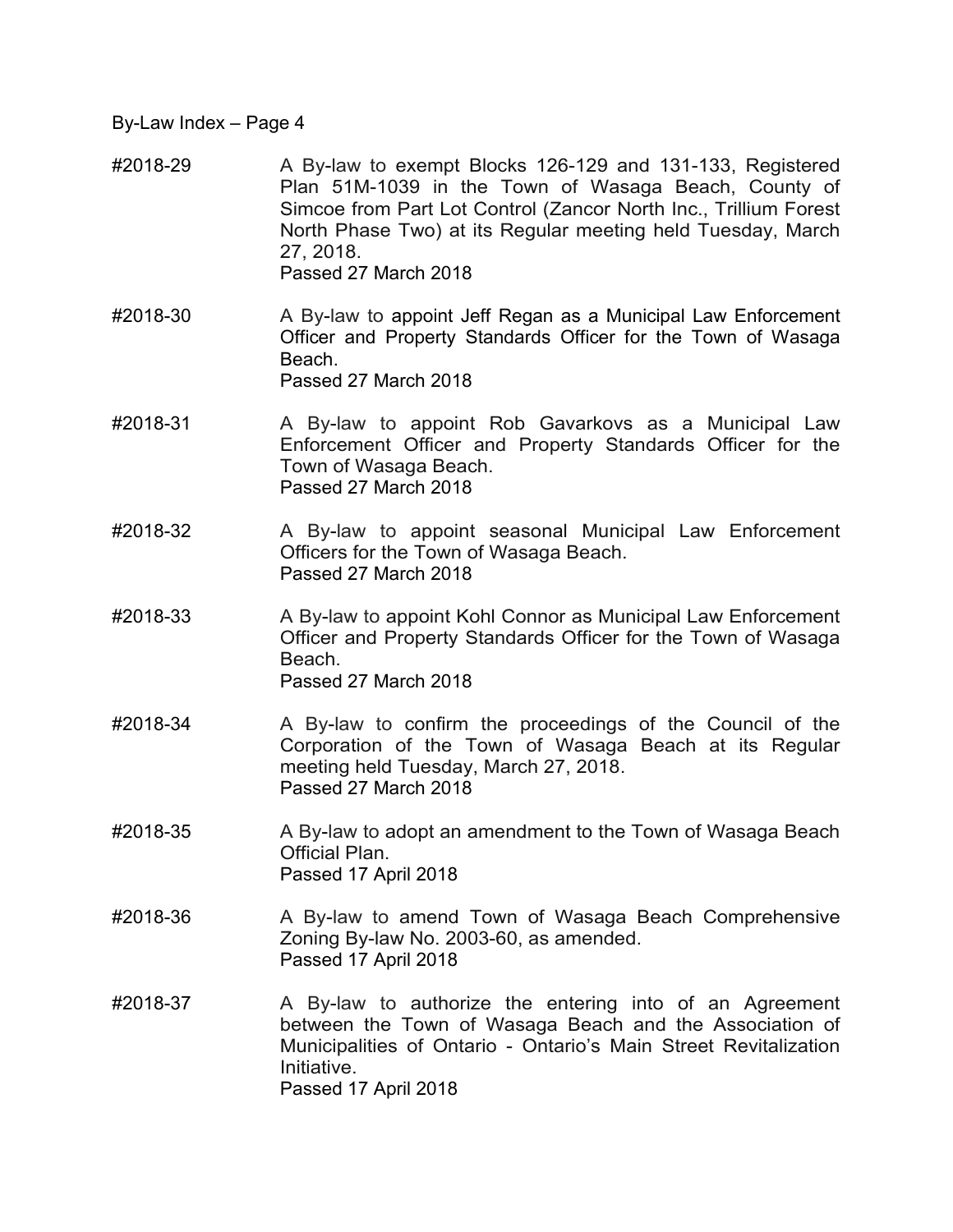- #2018-38 A By-law to adopt the Terms of Reference for the Age-Friendly Community Advisory Committee and to repeal by-law 2016-104. Passed 17 April 2018
- #2018-39 A By-law to adopt a policy regarding traffic calming. Passed 17 April 2018
- #2018-40 A By-law to authorize the execution of agreements between the Town of Wasaga Beach and Regional Tourism Organization 7 (RT07). Passed 17 April 2018
- #2018-41 A By-law to appoint a seasonal Municipal Law Enforcement Officer for the Town of Wasaga Beach. Passed 17 April 2018
- #2018-42 A By-law to establish a wage grid and ladder chart for non-union employees (value groups 1C-13) Passed 17 April 2018
- #2018-43 A By-law to confirm the proceedings of the Council of the Corporation of the Town of Wasaga Beach at its Regular meeting held Tuesday, April 17, 2018. Passed 17 April 2018
- #2018-44 A By-law to adopt an amendment to the Town of Wasaga Beach Official Plan. Passed 29 May 2018
- #2018-45 A By-law to amend Town of Wasaga Beach Comprehensive Zoning By-law No. 2003-60, as amended. Passed 29 May 2018
- #2018-46 A By-law to confirm the authorization to execute the Ontario Transfer Payment Agreement Seniors Active Living Centers Program between the Town of Wasaga Beach and Her Majesty the Queen in Right of Ontario as represented by the Minister of Seniors Affairs. Passed 29 May 2018
- #2018-47 A By-law to appoint seasonal Municipal Law Enforcement Officers for the Town of Wasaga Beach. Passed 29 May 2018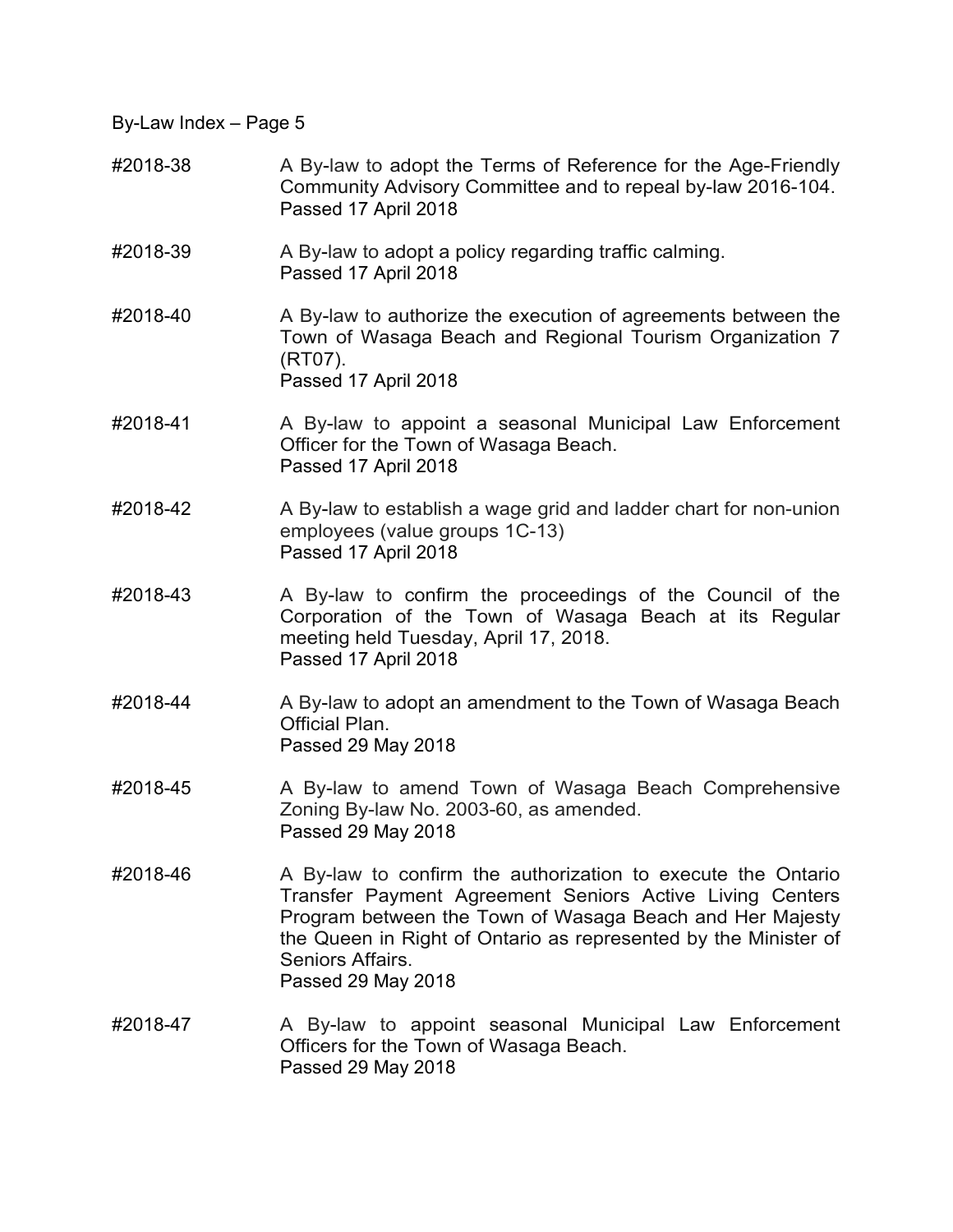- #2018-48 A By-law to confirm the proceedings of the Council of the Corporation of the Town of Wasaga Beach at its Regular meeting held Tuesday, May 29, 2018. Passed 29 May 2018
- #2018-49 A By-law to adopt an amendment to the Town of Wasaga Beach Official Plan. Passed 26 June 2018
- #2018-50 A By-law to amend the Town of Wasaga Beach Comprehensive Zoning By-law No. 2003-60, as amended (Parkbridge Lifestyle Communities Inc. - 91 Theme Park Drive). Passed 26 June 2018
- #2018-51 A By-law to amend Town of Wasaga Beach Comprehensive Zoning By-law No. 2003-60, as amended (Constance Blvd). Passed 26 June 2018
- #2018-52 A By-law to regulate Election, Advertising and the Placement of Election Signs. Passed 26 June 2018
- #2018-53 A By-law to amend the Use of Corporate Resources for Election Purposes Policy. Passed 26 June 2018
- #2018-54 A By-law to appoint a Director of Legislative Services and Town Clerk for the Town of Wasaga Beach (Dina Lundy). Passed 26 June 2018
- #2018-55 A By-law to set the Tax Rates and to Levy Taxes for the year 2018. Passed 26 June 2018
- #2018-56 A By-law to adopt Amendment No. 52 to the Official Plan for the Town of Wasaga Beach. Passed 26 June 2018
- #2018-57 A By-law to amend Comprehensive Zoning By-law 2003-60, as amended, with respect to Downtown Wasaga Beach. Passed 26 June 2018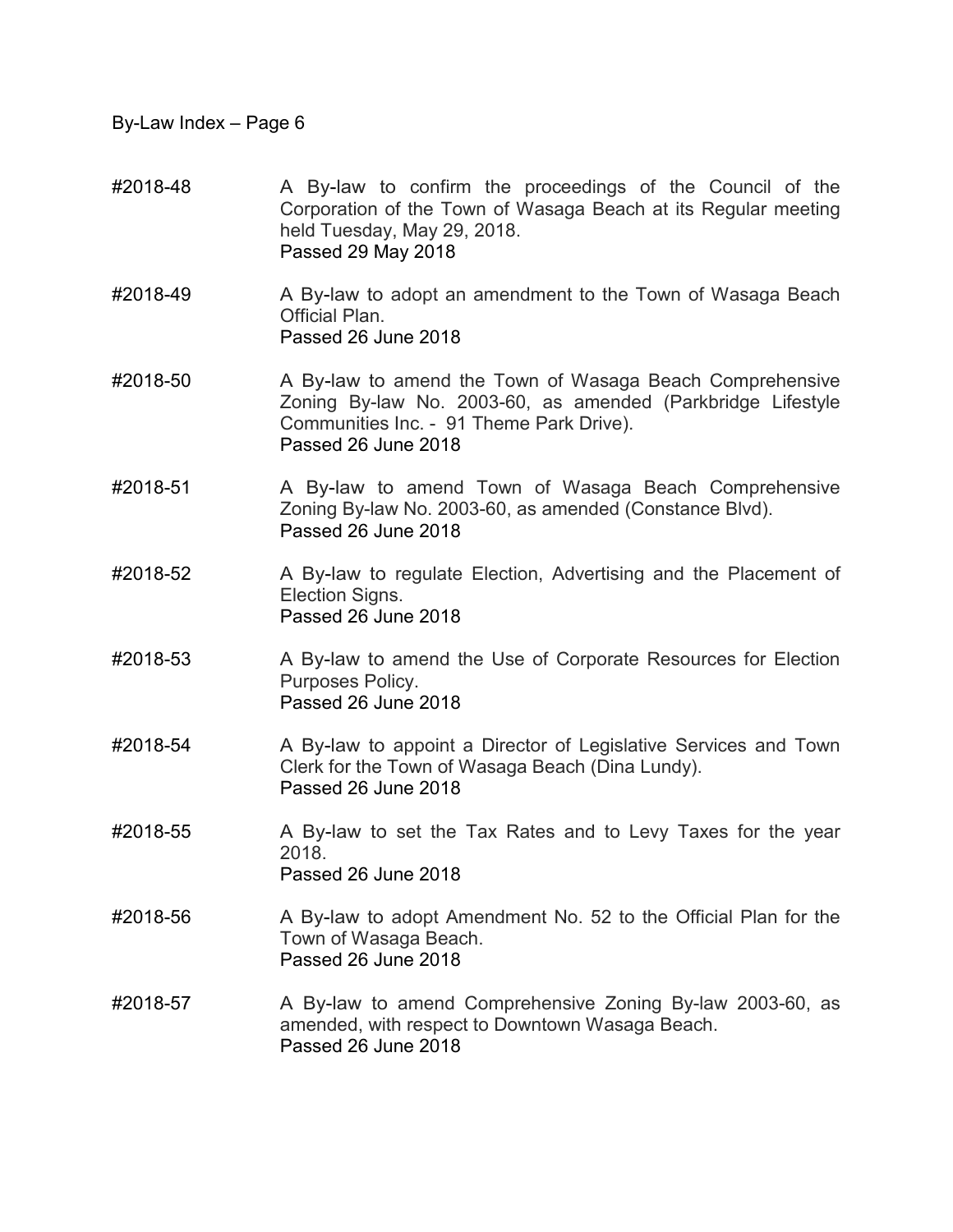- #2018-58 A By-law to authorize the execution of a Lease Agreement between the Town of Wasaga Beach and the Community Mental Health Services at 1621 Mosley Street. Passed 26 June 2018
- #2018-59 A By-law to confirm the proceedings of the Council of the Corporation of the Town of Wasaga Beach at its Regular meeting held Tuesday, June 26, 2018. Passed 26 June 2018
- #2018-60 A By-law to confirm the proceedings of the Council of the Corporation of the Town of Wasaga Beach at its Special meeting held Tuesday July 10, 2018. Passed 10 July 2018
- #2018-61 A By-law to accept the early retirement of the Chief Administrative Officer. Passed 18 July 2018
- #2018-62 A By-law to amend Town of Wasaga Beach Comprehensive Zoning By-law No. 2003-60, as amended (Ramblewood Subdivision- Zancor Homes (Wasaga) Ltd.). Passed 24 July 2018
- #2018-63 A By-law to amend Town of Wasaga Beach Comprehensive Zoning By-law No. 2003-60, as amended (Hamount Investment Ltd. – The Main). NOT YET PASSED
- #2018-64 A By-law to appoint a seasonal Municipal Law Enforcement Officer for the Town of Wasaga Beach. Passed 24 July 2018
- #2018-65 A By-law to confirm the authorization to execute the Letter of Intent between the Town of Wasaga Beach and FRAM Building Group Ltd. Passed 24 July 2018
- #2018-66 A By-law to confirm the proceedings of the Council of the Corporation of the Town of Wasaga Beach at its Special meeting held Wednesday July 18, 2018 and its Regular meeting held Tuesday, July 24, 2018. Passed 24 July 2018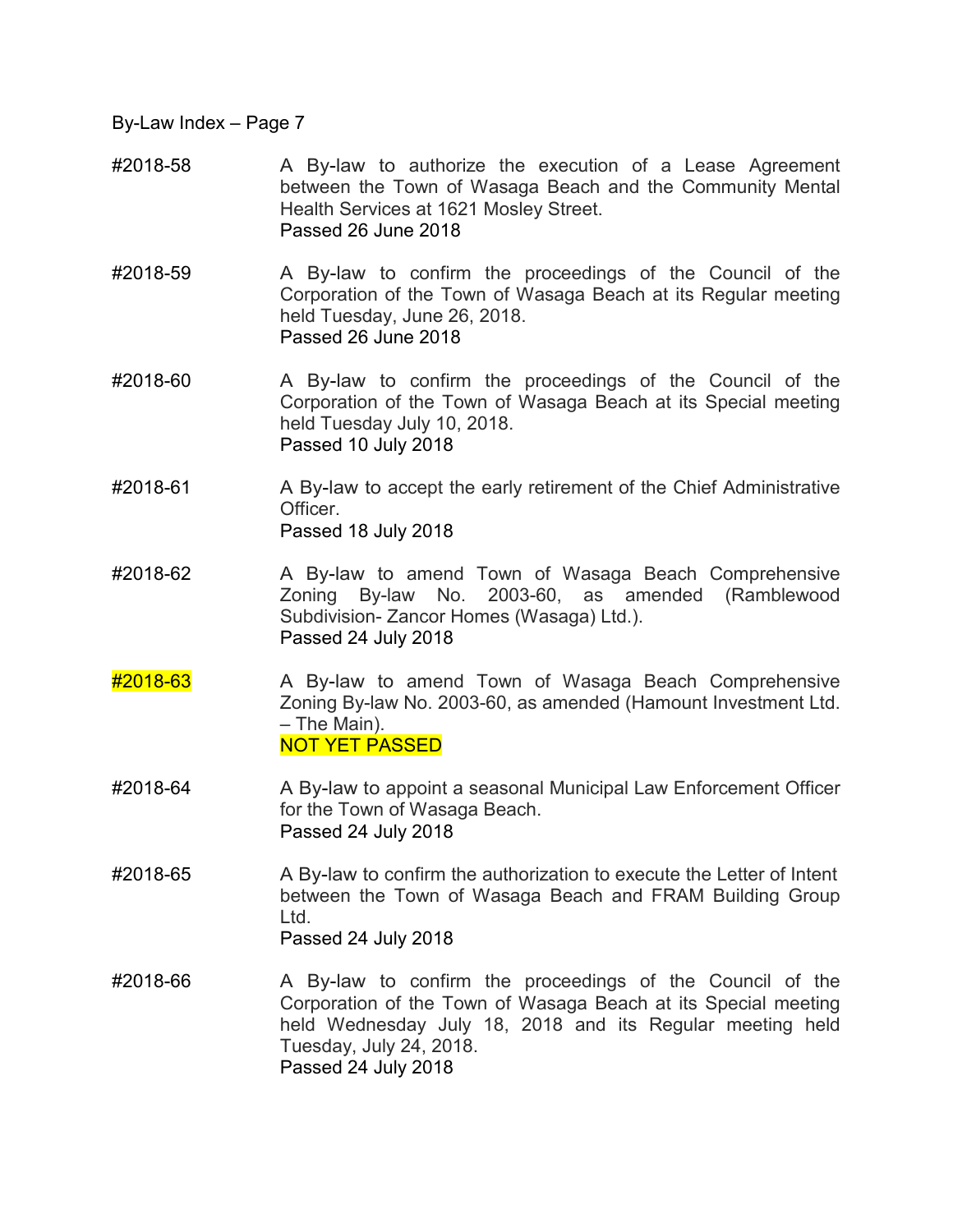- #2018-67 A By-law to amend By-law No. 2018-52, for Election, Advertising and the Placement of Election Signs. Passed 02 August 2018
- #2018-68 A By-law to authorize the entering into of an Agreement between the Town of Wasaga Beach and the South Georgian Bay Community Health Link Data Sharing participants. Passed 02 August 2018
- #2018-69 A By-law to authorize the entering into of an Agreement between the Town of Wasaga Beach and the South Georgian Bay Community Health Centre (SGBCHC). Passed 02 August 2018
- #2018-70 A By-law to authorize the entering into of an Agreement between the Town of Wasaga Beach, the South Georgian Bay Community Health Centre, and physicians of the Wasaga Beach After Hours Medical Clinic. Passed 02 August 2018
- #2018-71 A By-law to authorize the entering into of an Agreement between the Town of Wasaga Beach and Practitioner's Billing Inc. for the billing of insured OHIP services for physicians of the Wasaga Beach After-Hours Medical Clinic. Passed 02 August 2018
- #2018-72 A By-law to confirm the proceedings of the Council of the Corporation of the Town of Wasaga Beach at its Special meeting held Tuesday, August 2, 2018. Passed 02 August 2018
- #2018-73 A By-law to establish and appoint a Joint Compliance Audit **Committee** Passed 28 August 2018
- #2018-74 A By-law to prescribe and authorize the rates of speed within the Town of Wasaga Beach (Beach Drive, Spruce Street, 1st Street N., 2nd Street N., 3rd Street N.). Passed 28 August 2018
- #2018-75 A By-law to confirm the proceedings of the Council of the Corporation of the Town of Wasaga Beach at its Regular meeting held Tuesday, August 28, 2018. Passed 28 August 2018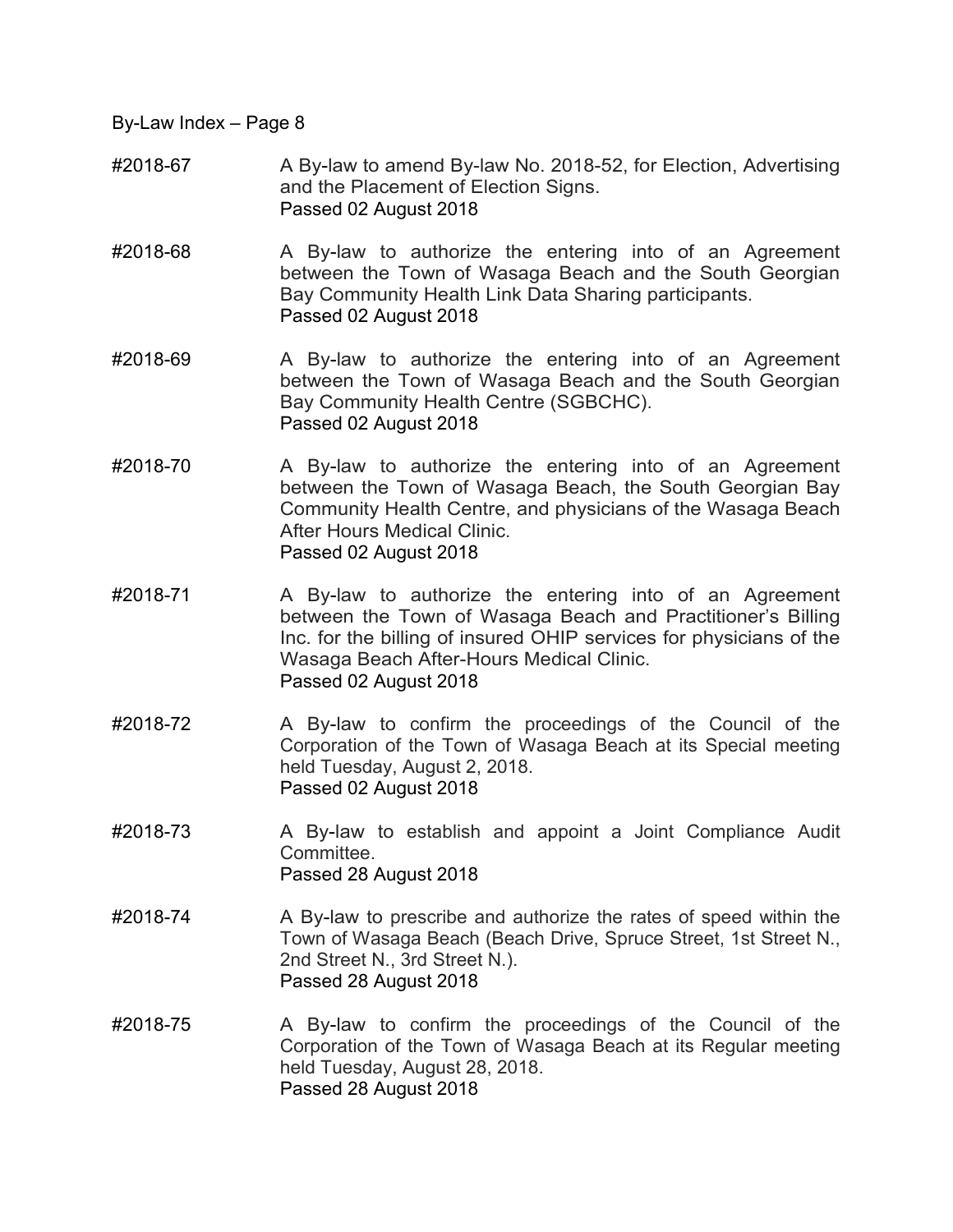- #2018-76 A By-law to regulate the speed of Traffic in School Zones. Passed 25 September 2018
- #2018-77 A By-law to appoint a Chief Building Official for the Town of Wasaga Beach. Passed 25 September 2018
- #2018-78 A By-law to amend Town of Wasaga Beach Comprehensive Zoning By-law No. 2003-60, as amended (Georgian Sands Village Phase One - Elm Wasaga Beach (2016) Inc.). Passed 25 September 2018
- #2018-79 A By-law to adopt the Terms of Reference for the Youth Advisory Council. Passed 25 September 2018
- #2018-80 A By-law to confirm the proceedings of the Council of the Corporation of the Town of Wasaga Beach at its Regular meeting held Tuesday, September 25, 2018. Passed 25 September 2018
- #2018-81 A By-law to assume Robinson Road from 58th Street South to Violet Street. Passed 30 October 2018
- #2018-82 A By-law to deem part of Registered Plan 930, Town of Wasaga Beach, not to be a Registered Plan of Subdivision (Lots 119, 120 and 121 Plan 930, Marilyn Avenue North). Passed 30 October 2018
- #2018-83 A By-law to amend Town of Wasaga Beach Comprehensive Zoning By-law No. 2003-60, as amended (Georgian Sands Village Phase One - Elm Wasaga Beach (2016) Inc.). Passed 30 October 2018
- #2018-84 A By-law to authorize the entering into of an Agreement between the Town of Wasaga Beach and the South Georgian Bay Community Health Centre (SGBCHC). Passed 30 October 2018
- #2018-85 A By-law to authorize a Memorandum of Understanding (MOU) between the Town of Wasaga Beach and physicians of the Wasaga Beach After Hours Medical Clinic. Passed 30 October 2018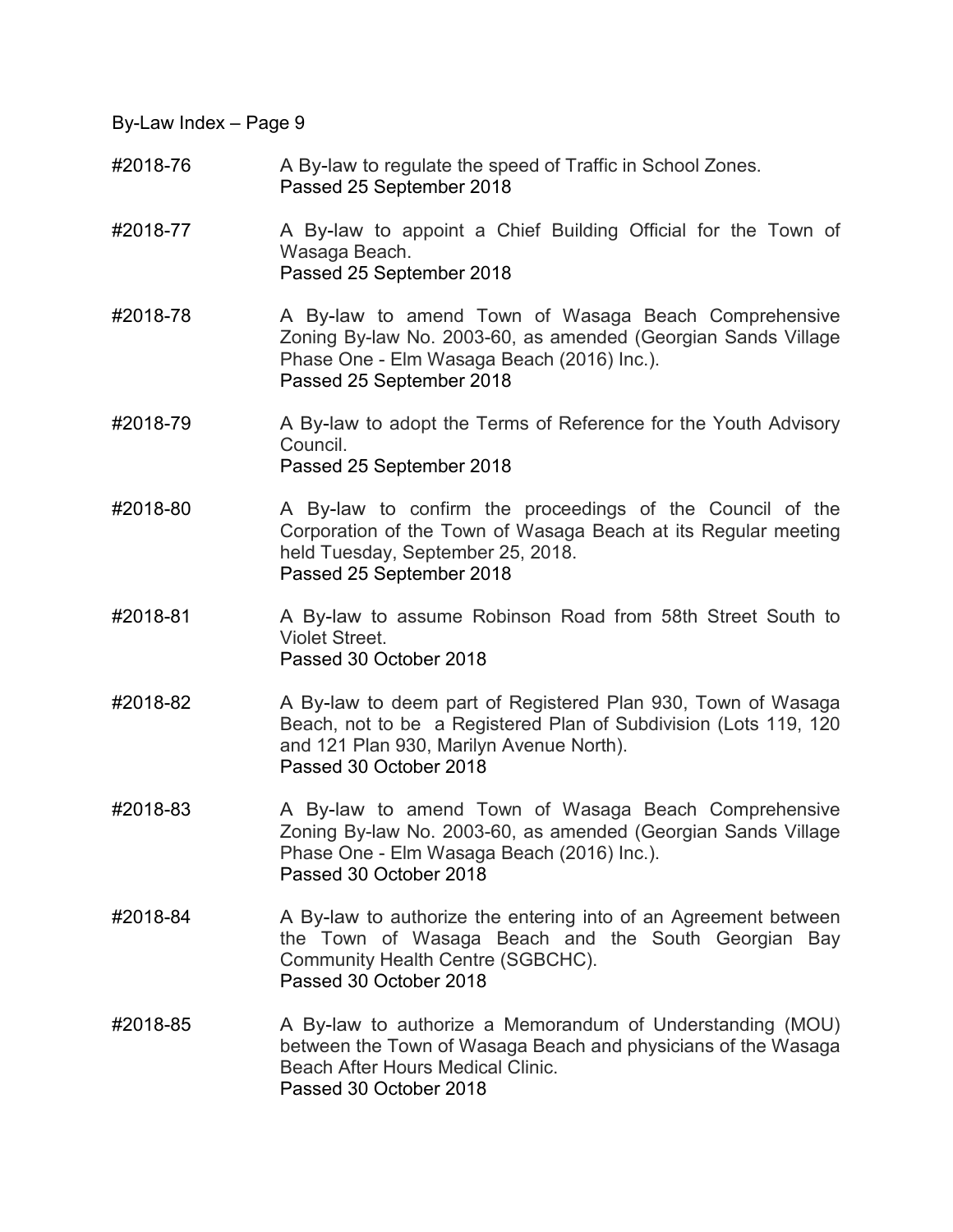- #2018-86 A By-law to authorize the entering into of an Agreement between the Town of Wasaga Beach and Collingwood General and Marine Hospital for the payment of physicians of the Wasaga Beach After-Hours Medical Clinic. Passed 30 October 2018
- #2018-87 A By-law to confirm the proceedings of the Council of the Corporation of the Town of Wasaga Beach at its Regular meeting held Tuesday, October 30, 2018. Passed 30 October 2018
- #2018-88 A By-law to confirm the proceedings of the Council of the Corporation of the Town of Wasaga Beach at its Inaugural meeting held Tuesday December 4, 2018. Passed 04 December 2018
- #2018-89 A By-law to confirm the proceedings of the Council of the Corporation of the Town of Wasaga Beach at its Special meeting held Tuesday, December 5, 2018. Passed 05 December 2018
- #2018-90 A By-law to re-appoint a Chief Administrative Officer, George Vadeboncoeur, for the Corporation of the Town of Wasaga Beach. Passed 05 December 2018
- #2018-91 A By-law to confirm the proceedings of the Council of the Corporation of the Town of Wasaga Beach at its Special meeting held Wednesday December 6, 2018. Passed 06 December 2018
- #2018-92 A By-law to confirm the proceedings of the Council of the Corporation of the Town of Wasaga Beach at its Special meeting held Wednesday December 14, 2018. Passed 14 December 2018
- #2018-93 A By-law to authorize Civil Marriage Solemnization Services. Passed 18 December 2018
- #2018-94 A By-law to amend Town of Wasaga Beach Comprehensive Zoning By-law 2003-60, as amended (Georgian Sands Village Phase One Stage One – Elm Wasaga Beach (2016) Inc.). Passed 18 December 2018